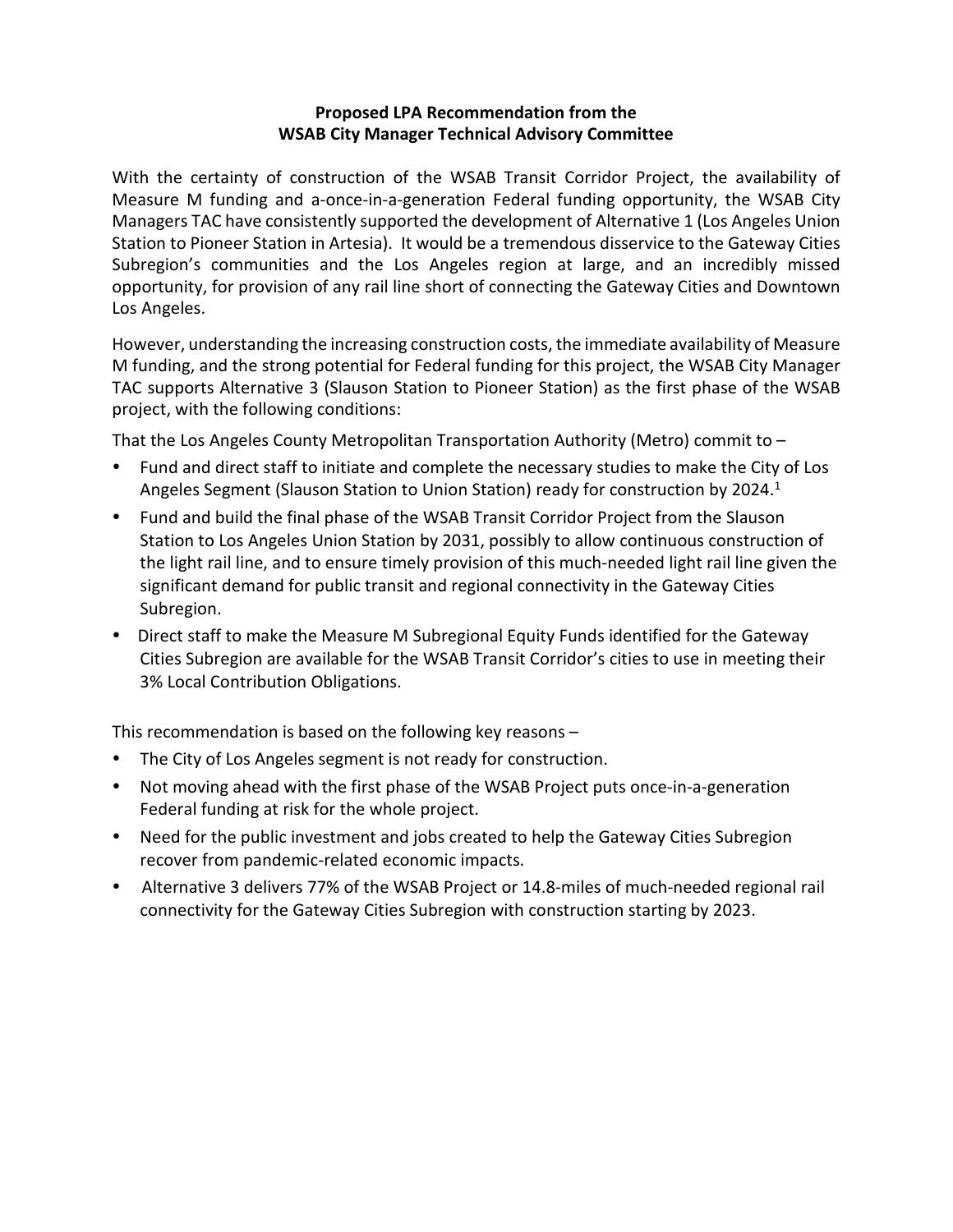

#### **Locally Preferred Alternative Recommendation**

**WSAB City Manager Technical Advisory Committee Work Session November 1, 2021**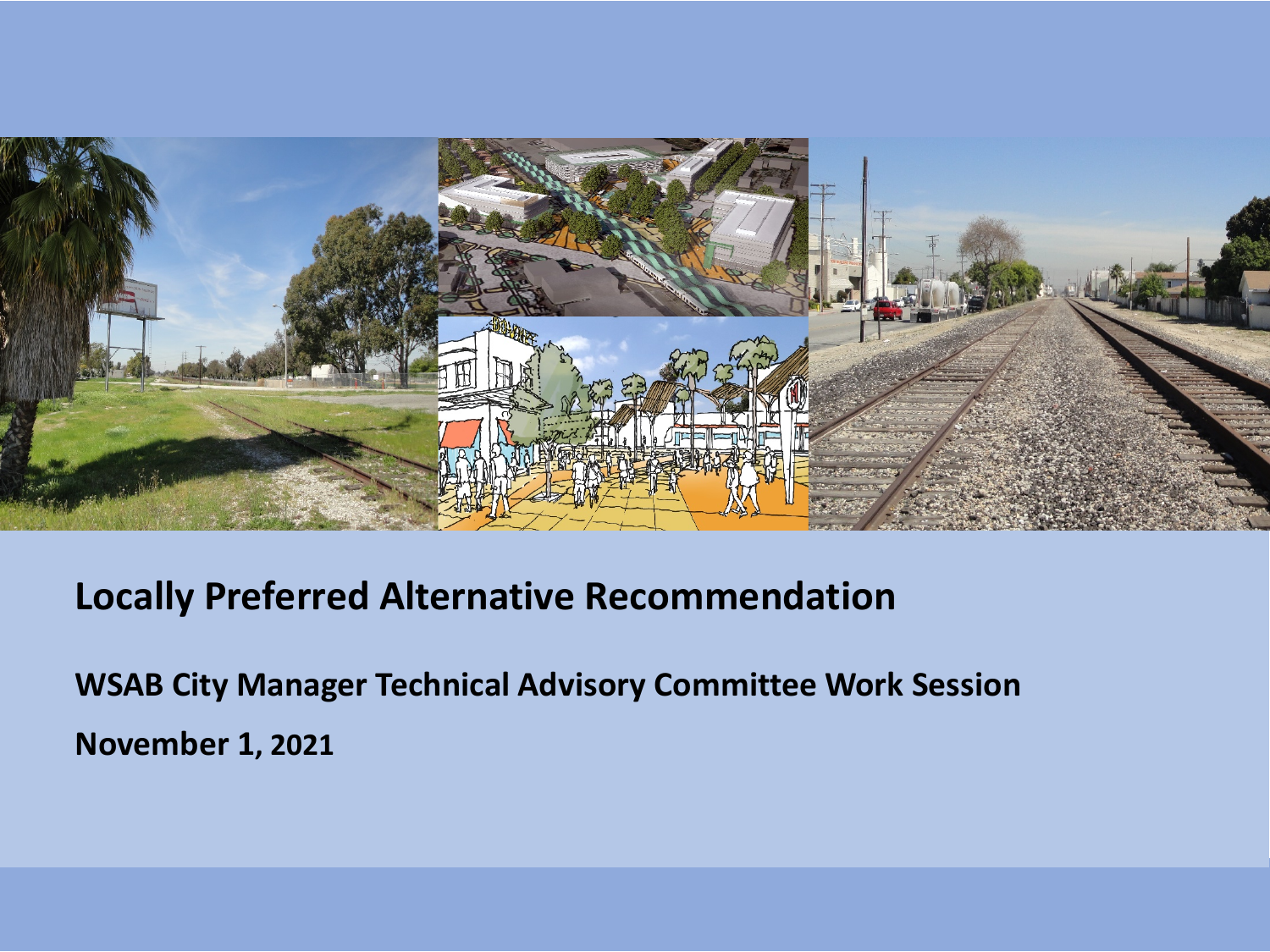# LPA Recommendation

#### **The City Manager TAC is being asked to develop an LPA recommendation** –

- To be submitted to the Gateway Cities  $-$ 
	- COG Transportation Committee
	- COG Board
- The COG Board may choose to agree with or revise our recommendation.

#### **Why the COG Board?**

- The City Manager TAC was established by the COG Board to advise them on the WSAB Project by providing –
	- City Manager-level input on WSAB Project decisions.
	- Input to Metro Board decisions through Fernando Dutra who is Chair of the COG Transportation Committee and a COG Board Member, and the Metro Board member representing the Gateway Cities.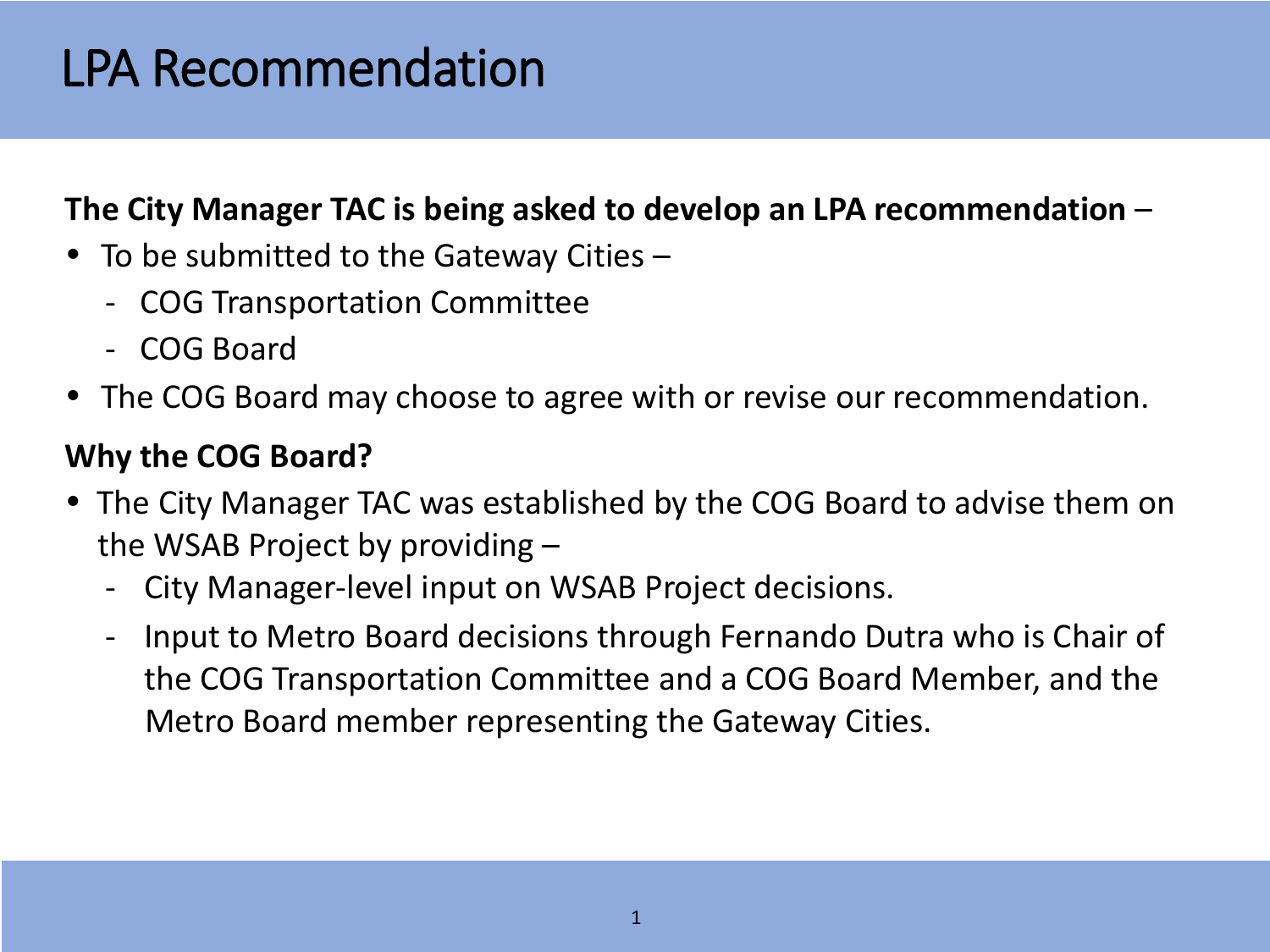### LPA Decision

The Locally Preferred Alternative (LPA) decision will be based on –

- **Meeting the project's purpose and need** in this case, providing much needed high-capacity rail service and regional connectivity.
- **Environmental impacts and benefits** as identified in the Draft EIS/EIR.
- **Public, stakeholder and elected official input and support.**
- **Financial considerations**, including project cost and funding availability

**The LPA decision can include a single project alignment with identification of the phasing of the segments and the first segment to be built.**

After the Blue Line, all of Metro's Light Rail Transit projects have been built in 2-4 phases.

All of Metro's subway project have been built in 4-5 phases.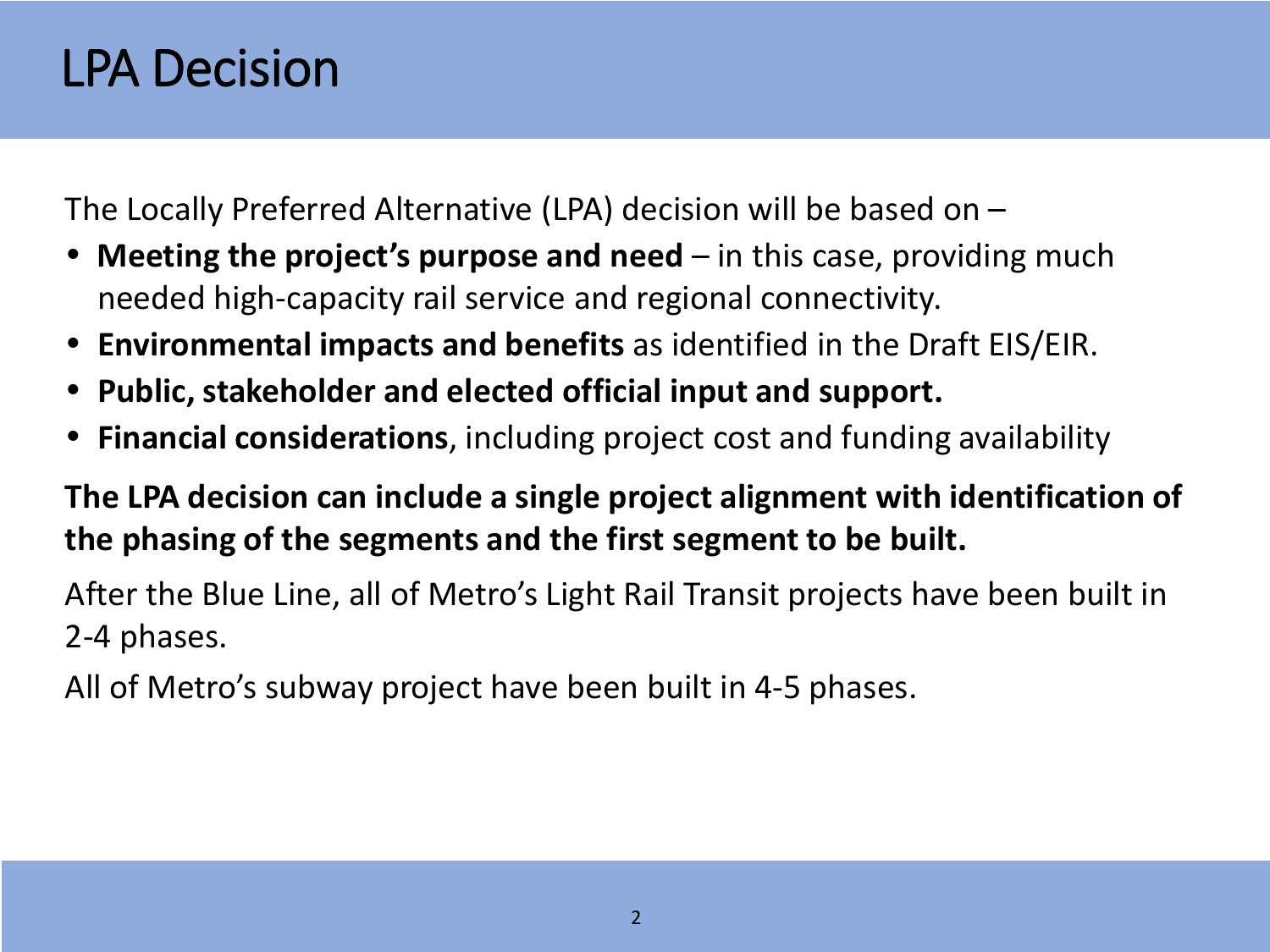# Project Alternatives

#### **Four project alternatives were studied and evaluated in the DEIS/EIR** –

- Two **Full Project Alternatives Alternatives 1 and 2** studied 19.3-milesof LRT service running from Downtown Los Angeles to Downtown Artesia (Pioneer Station) with two different terminus locations in Downtown Los Angeles.
- Two **Partial Project Alternatives** 
	- **Alternative 3**  studied a 14.8-mile project segment running through the Gateway Cities subregion from the Slauson/A Line Station to the Pioneer Station. This alternative includes Alternative 4.
	- **Alternative 4** studied a 6.6-mile project segment running south from the I-105/C Line Station to the Pioneer Station.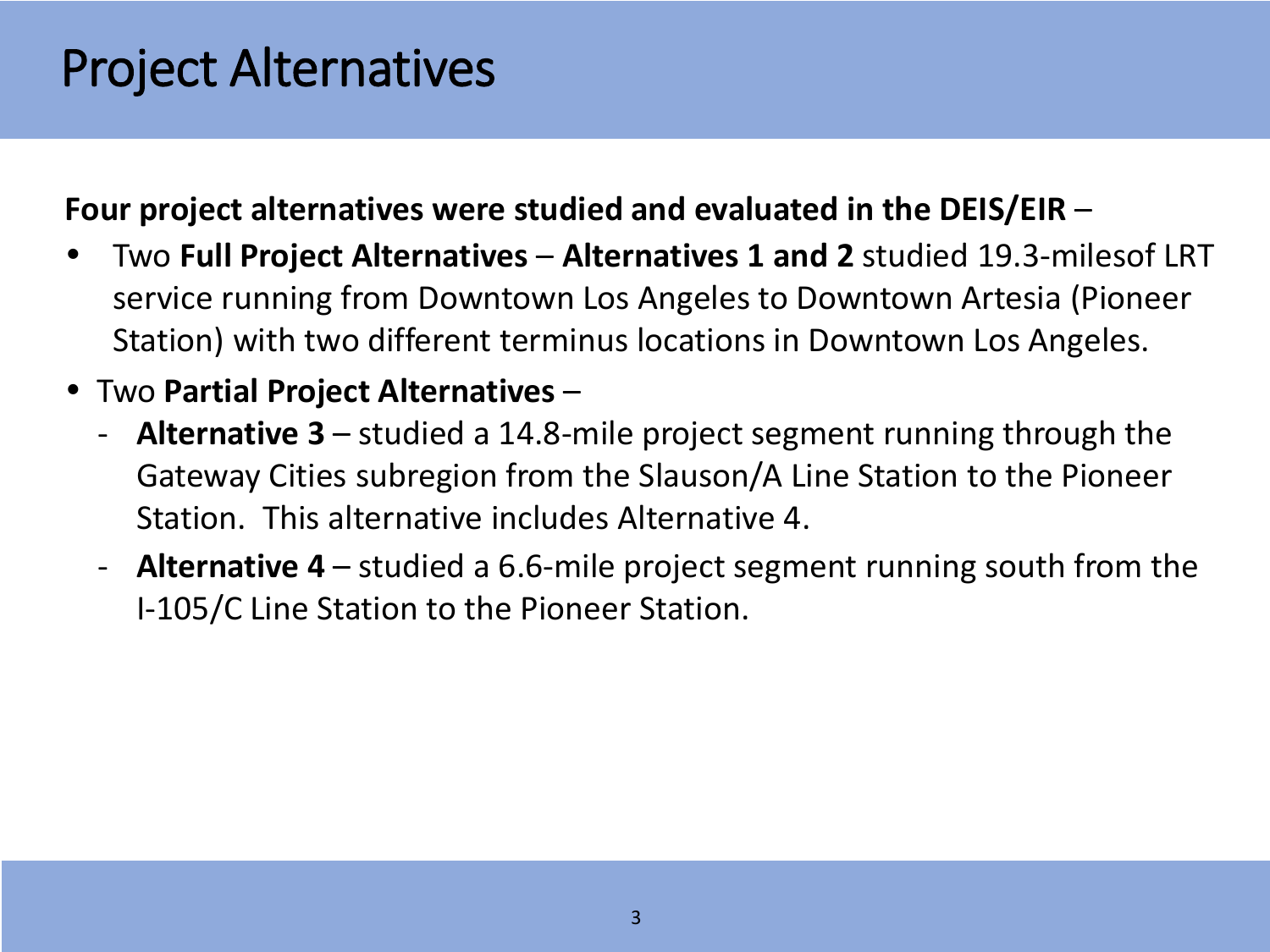# Project LPA Alternatives

#### **Two LPA construction scenarios are being discussed** –

- **Single-phased project Alternative 1** from Los Angeles Union Station through Downtown Los Angles and the Gateway Cities Subregion to Downtown Artesia (Pioneer Station).
	- Alternative 1 had two Design Options for the northern terminus at Los Angeles Union Station, including a possible Little Tokyo Station.
- **Two-phased project** Construct the WSAB Project in two segments
	- **Initial Segment Alternative 3**  14.8-mile project segment (77% of the total project) running through the Gateway Cities subregion from Slauson/A Line Station to Pioneer Station.
	- **Final Segment** Complete project with a 4.5-mile segment running north from the Initial Segment terminus at the Slauson/A Line Station through Downtown Los Angeles to Los Angeles Union Station.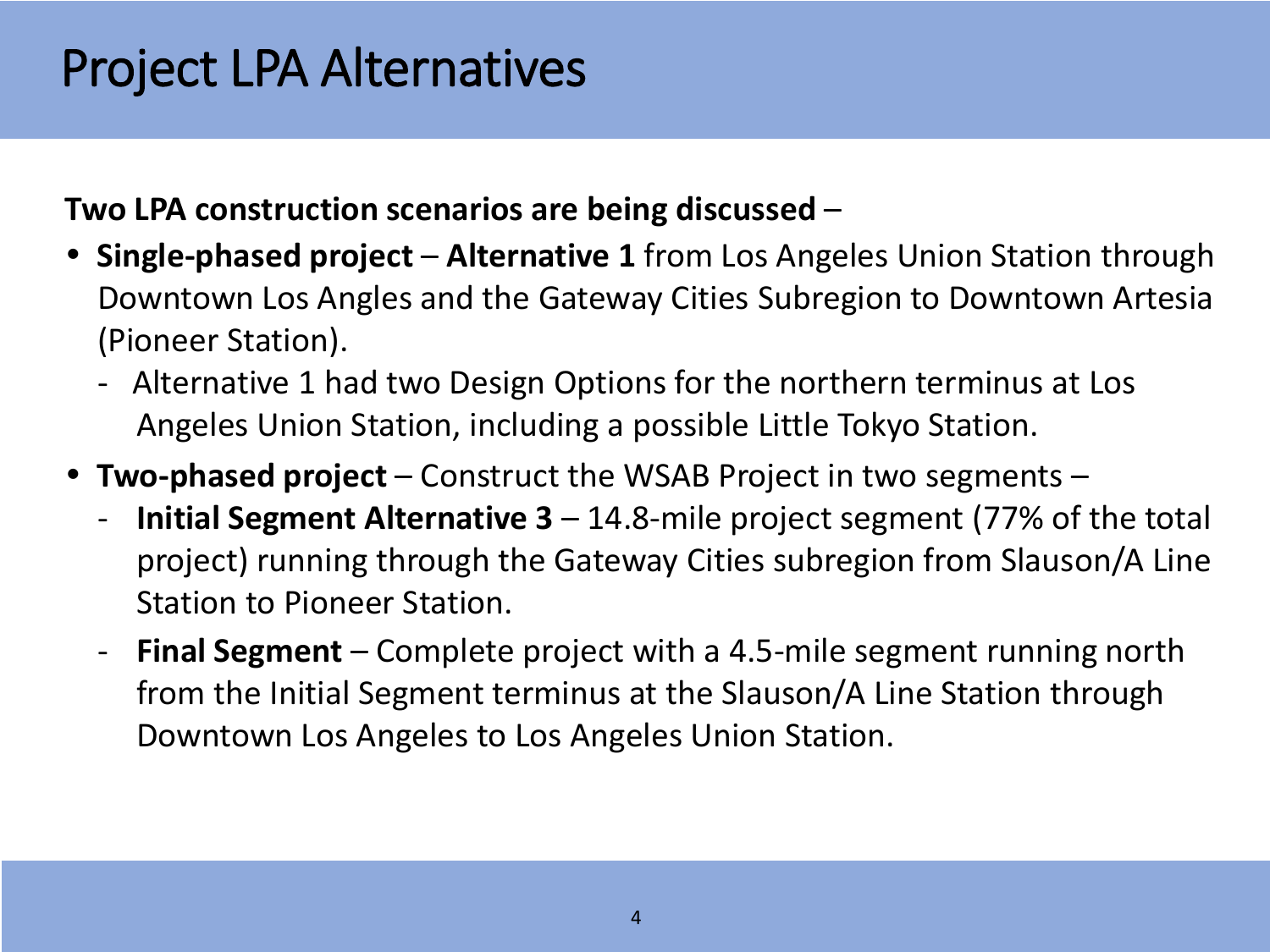### Metro Staff LPA Recommendation

**Metro staff has recommended Alternative 3 for the Locally Preferred Alternative as the first phase of the WSAB Transit Corridor Project for Metro Board approval.**

- **The Metro Board LPA decision is scheduled for January 2022.**
- The Metro Board cannot approve an LPA without a project funding plan.
- Metro staff is preparing a WSAB Project funding plan and is anticipated to begin sharing the funding plan with Metro Board members in November/ December.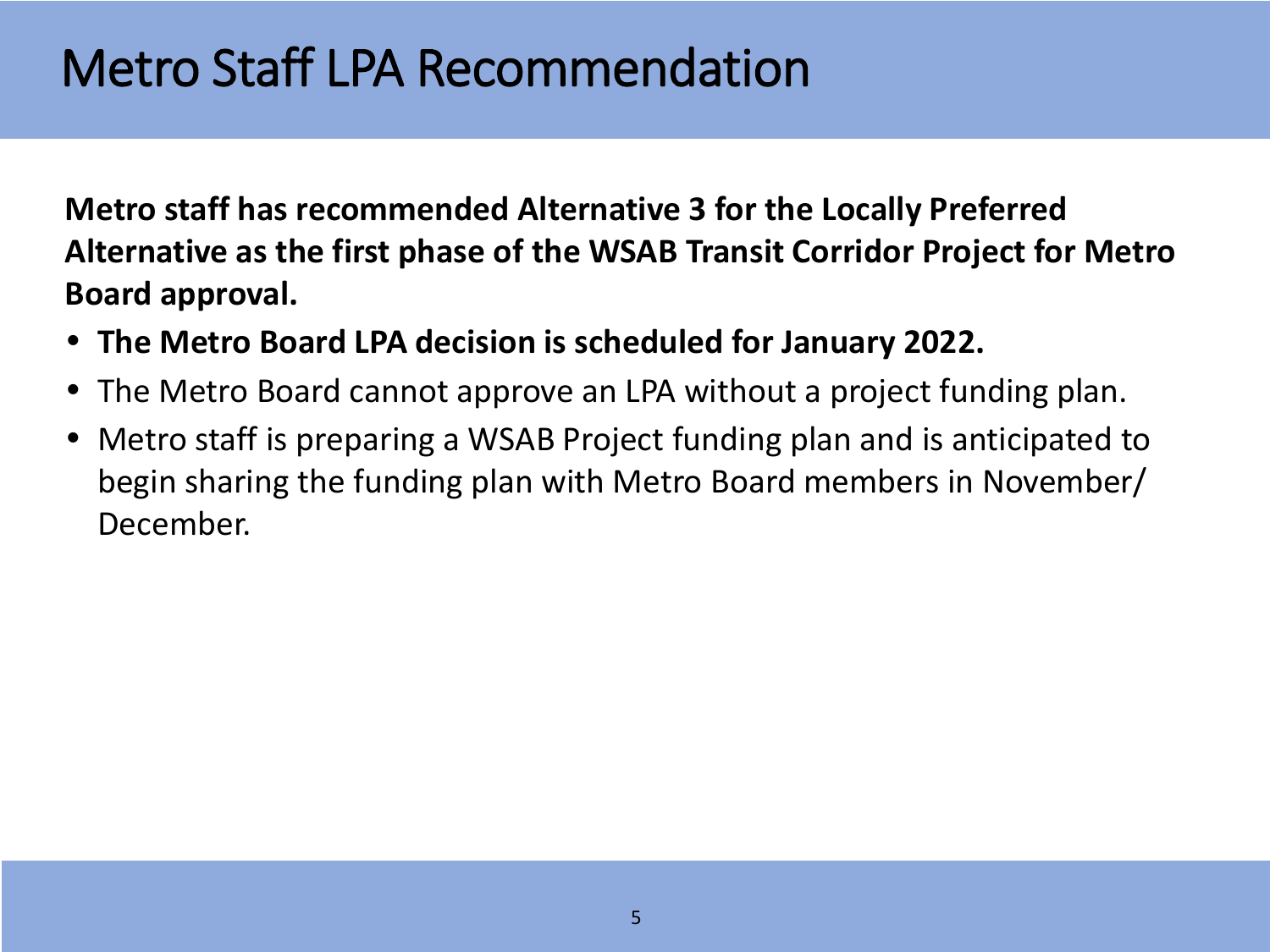### Proposed CM TAC Recommendation

To be provided as a separate handout.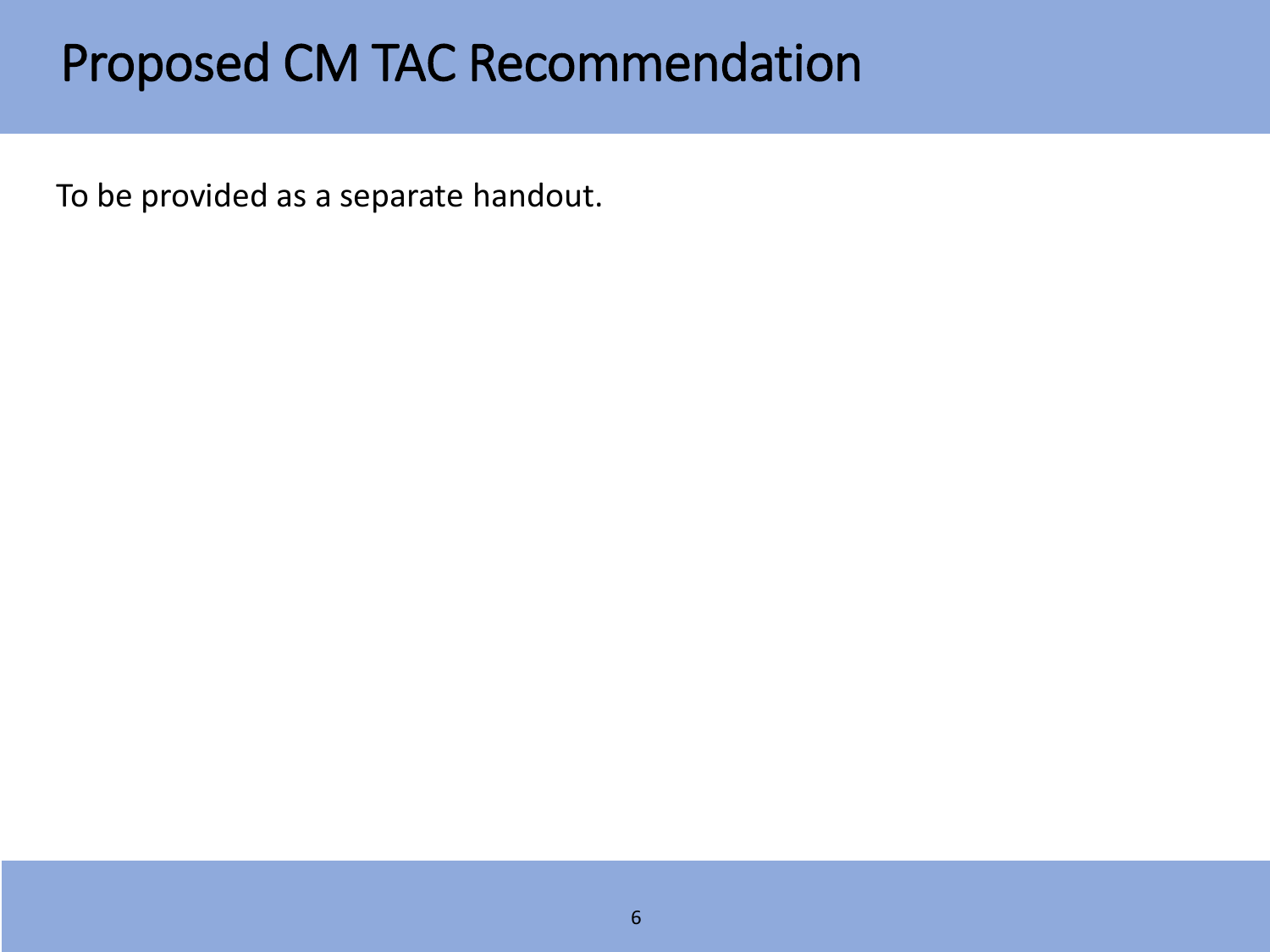### Reasons For Recommendation

Major reasons for supporting this recommendation include the following –

- **The City of Los Angeles segment is not ready for construction**1.
- **The Alternative 3 segment could be ready to enter the Federal funding process by Fall 2022.**

Not moving ahead with the first phase of the WSAB Project puts a once-in-ageneration Federal funding opportunity at risk for the whole project.

- **The public investment and jobs created by this rail project would help the Gateway Cities Subregion** recover from pandemic-related economic and employment impacts.
- **Alternative 3 delivers 77% of the rail project** 14.8-miles of much-needed regional rail connectivity for the Gateway Cities Subregion with construction starting by 2023.

 $1$  Further study and approval of the Los Angeles segment is required and is projected to take 18-24 months. Starting the process in February 2022, the study may be completed by early to mid-2024.